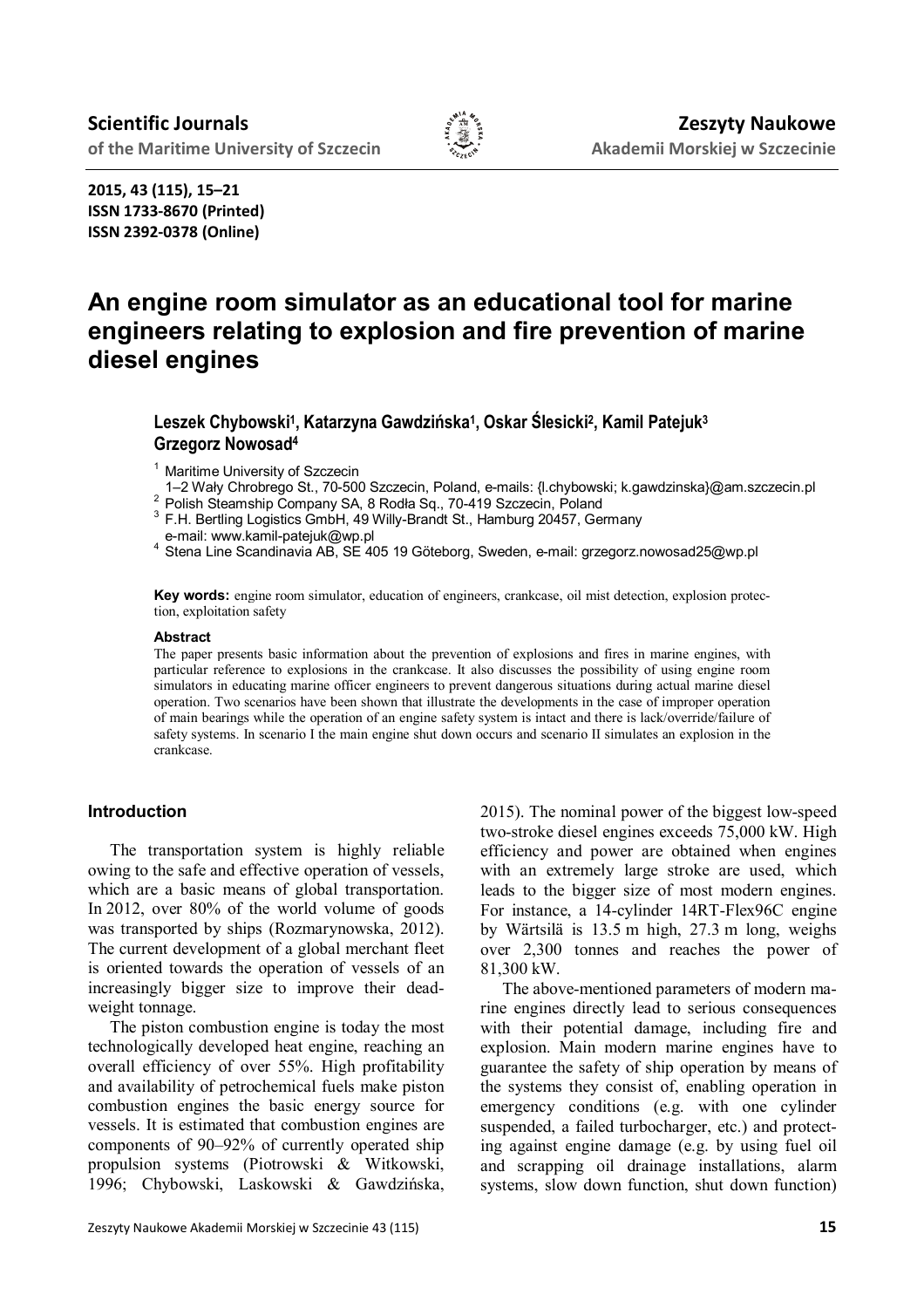(Wärtsilä, 1998; Holness, 2005). They are also equipped with systems minimising the consequences of failure (e.g. explosion flaps, firefighting systems, bursting discs, safety valves) (Schaller, 2005; Chybowski & Grzebieniak, 2009a; 2009b; Hoerbriger, 2015).

Despite technological progress, ship crews are exposed to serious hazards, including fires and explosions. The prevention of emergency states in ship operation, especially in relation to the crew and transported goods, is a very important aspect (Chybowski & Grzebieniak, 2009c; Marine diesels, 2015; Schaller 2015). The process of training seafarers to become highly qualified marine engineers understanding physical and chemical phenomena, familiarised with the conditions for fire to start and aware of the consequences of an engine emergency operation state, is a very important element of fire and engine explosion prevention (Marine diesels, 2015).

# **Fire and explosion**

Engine rooms are places that are vulnerable to fires and explosions due to the always present factors causing them (Chybowski, 2014). Fire is uncontrollable and a spontaneous oxidation of material in the process of combustion. Fire starts when a flammable material, oxidant and a source of heat with a sufficient quantity of energy are present. Flammable materials are substances that, as a result of heating, emit a sufficient quantity of gases to ignite and continue to burn in air. Oxygen, in turn, is one of the most active chemical elements that reacts with many other chemical elements and compounds. If the combustion process is rapid, it is accompanied by lighting effects and high temperatures (Schaller, 2015).

Explosion is a rapid increase in volume and release of energy, usually with generation of high temperatures, pressure, radiation emission (e.g. lighting, sparks) and acoustic waves (e.g. thunder). Explosions are the results of rapid exothermic chemical reactions (e.g. combustion), particularly branching chain reactions and rapid physical phenomena (e.g. steam boiler and gas pressure vessel explosions).

"Chemical explosions", of fuel oils or lube oils (air mixtures) for example, result in large quantities of gas products during primary and secondary reactions and the occurrence of many physical phenomena, such as an increase of gas volume in rapidly rising temperatures, and liquid evaporation and sublimation of solids in an explosion-hazard area among other things.

Explosion causes high-pressure waves. We talk of a true explosion when a shock wave or blast overpressure propagates at a velocity over 400 m/s but below the maximum possible velocity for a given explosive. Explosion at the maximum velocity specified for a given explosive is called detonation, while a combustion or reaction wave propagating at a velocity less than a speed of 400 m/s is called deflagration.

Marine engines are machines full of places, outside and inside, where fire or explosion can start: the crankcase, under piston spaces, scavenge air receiver, exhaust gas manifold, lubrication system, gearbox, fuel supply system, leak detection and drainage system (Wärtsilä, 1998; Chybowski & Grzebieniak, 2009b). Explosions in crankcases are one of the most serious that can occur. They are caused by improper operation of the stuffing box, fires in the scavenge air receiver and seizure of bearings in the crank system.

The first references to explosions in the crankcase date back to the beginnings of diesel engine production, as noted by Rudolf Diesel. But, more insights into the issue were provided after 1947, when a crankcase exploded on board the *Reina del Pacifico.* Twenty-eight people lost their lives there (Chybowski, 2014). At first, technologies alleviating the effects of explosions were developed. Only later were the causes of explosions and ways to prevent them considered.

# **Explosions in crankcases**

Fuel or lubricating oils in a liquid state do not create a fire hazard but their vapours do. Evaporation requires energy. An engine compressing fuel, a hot spot or a flame might be the source. Fuel supplied to the injector under high pressure might leak in the form of a stream and get to a hot spot where it evaporates. An enlarging vapour cloud moves away from the heat source and it cools to form a mist composed of very small droplets. During formation and propagation of the mist, the part located close to the hot spot might reach the temperature of ignition and then the whole vapour cloud will ignite.

Hydraulic oil leaking from a high-pressure pipe forms a flammable mist, similarly to fuel, when it contacts a hot spot. A similar process takes place inside the engine (Figure 1), when there is a defect causing local overheating of interacting components. This phenomenon was described and explained in the 1950s when crankcase explosions were common and in the 1970s due to explosions in reduction gears used in shipping (Nowosad, 2009; Ślesicki, 2009; Patejuk, 2011).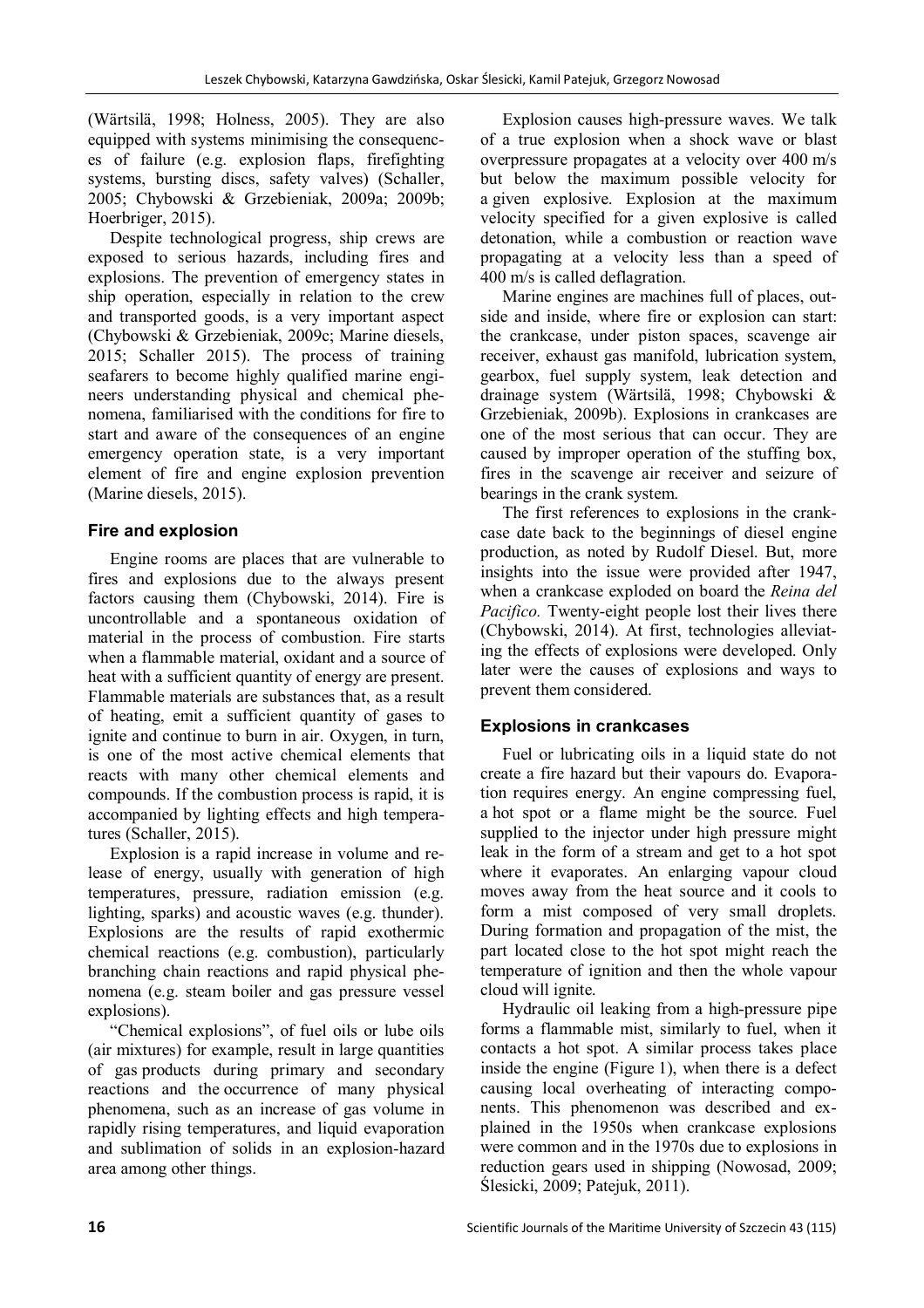First oil mist detectors (OMD), based on the principle of light absorption, were introduced in the early 1960s by British companies specialising in fire protection.



**Figure 1. Functional elements of a crosshead engine where mist might be formed (Schaller, 2015)**

In the 1970s, a number of ships equipped with medium speed trunk engines significantly increased in comparison to ships with crosshead engines. Both solutions reached increasingly higher powers so that they worked under higher loads. The increased load that engine components were exposed to had to be accompanied by an increase in the lubrication of interacting components. The load increase involved a higher risk of overheating engine components; therefore the requirements concerning monitoring of the oil mist level were no longer limited to the crankcase explosion prewarning. Early detection of hot spots in the crankcase became very important as it could protect the engine against serious damage.

Classification societies had special requirements for oil mist detectors installed in unmanned class engine rooms. Unfortunately, OMDs available then could not fulfill these requirements. It was caused by a lack of knowledge about the behaviour of oil mist formed around the crankcase and the limitations of OMD construction. The sensitivity of devices was too high, and analysing samples took too long, so early detection of a breakdown failed. Improper maintenance caused many false alarms (Nowosad, 2009).

Introducing new devices available at that time such as LEDs and applying simplified systems for the suction of crankcase gases gradually increased trust in these type of devices.

Today we know how dangerous oil mist is, and therefore, an understanding how it is formed, what properties it has and what mist concentration is needed to cause an explosion, really matters. Droplets are more flammable because their surfacevolume ratio is higher. Thus, a droplet is more sensitive to heat from a potential source of ignition and a greater surface, compared to the liquid, has contact with the oxygen contained in the air. The rule is – the smaller the droplets, the lower the temperature of ignition and the greater risk of explosion.

Droplets can be divided into three categories according to their size. The first group is very small droplets with a diameter below 1 µm. The mist composed of such droplets is blue and is formed as a result of oil contacting very hot surfaces (over  $800^{\circ}$ C). The second group is droplets with a diameter of  $1-10 \mu m$ , which are formed when the temperature is between  $200$  and  $600^{\circ}$ C. Finally, there are droplets with a diameter of over 50 µm, which mechanically form aerosol (e.g. as a result of leakages from high-pressure pipes). It must be added though, that this droplet classification is arbitrary and is not commonly accepted.

Research shows that the longer the way of flame propagation, the more powerful the explosion, and modern two-stroke marine engines have crankcases frequently exceeding the volume of  $500 \text{ m}^3$ . When there is an explosion, the flame front directs down together with the shock wave. Whirlings caused by moving engine components result in mixing of the vapours, and so they intensify the speed and size of the flame, which increases the pressure. Oxygen depletion as a result of combustion decreases the pressure inside the crankcase to below the ambient pressure and the air is sucked from the outside through explosion flaps. Another explosive mixture is formed and another explosion might take place. The second explosion is much stronger. The crankcase door is detached from the wall. On the other hand, if explosion flaps are not activated, the door is detached from the crankcase wall during the first explosion, which will result in the sucking of more air and will bring about an even stronger explosion. The shock wave will transport big amounts of oil mist into the engine room and the fire will propagate outside the crankcase. In extreme cases, the mist expelled in this way might be sucked by the turbine and might ignite as a result of the exhaust gas temperature, leading to more serious damage.

Between 1990 and 2001, the Lloyd's Register of Shipping (Nowosad, 2009; Laskowski, Chybowski & Gawdzińska, 2015), containing about 20% of the global merchant fleet, noted 143 explosions in the crankcase, which is proportional to about 715 explosions associated with the whole fleet and 65 explosions a year. It must be added that these explosions were registered, i.e. they caused serious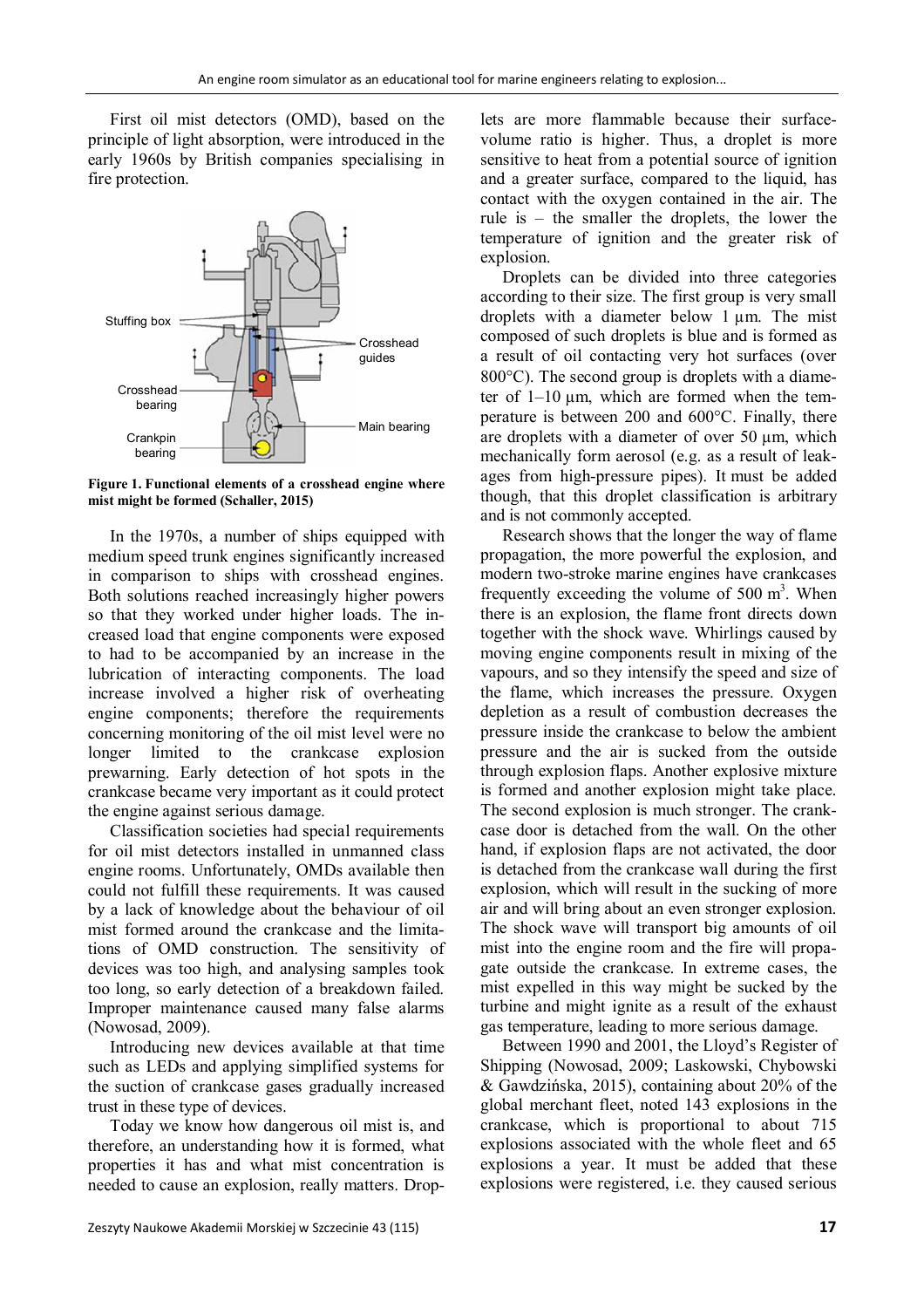damage or someone was injured. Less serious explosions were probably not reported by crews. It is estimated that the real number of explosions is even double what was reported, i.e. 3 explosions a week. The construction and operational properties of two-stroke crosshead engines very often prevent explosions (lower speed and separation of the crankcase from the cylinders), but the results of an explosion might be more disastrous. Therefore, marine engine manufacturers adopt many solutions to predict a potential explosion and when it happens, to minimise its results.

# **Educating marine engineers by means of engine room simulators**

The Standards of Training, Certification and Watchkeeping Convention contain specific requirements for the training of seafarers. This document allows training and testing in three basic forms, i.e.:

- Using laboratory equipment;
- Using full mission simulators of the engine room with high quality representation of reality in real time;
- Onboard and at sea.

For many years the Maritime University of Szczecin has used simulators to teach (Chybowski & Idziaszczyk, 2014; Żółkiewski & Pioskowik, 2014; Laskowski, Chybowski & Gawdzińska, 2015). One of the training sessions its students do is based on a programmed scenario of causing and preventing explosions in the crankcase of marine engines. The students analyse the situations when there is fire or explosion hazards in the engine and they observe the systems protecting the engine against fire (Ślesicki, 2009). The simulations are carried out on a Konsberg Neptune ERS-MC90-IV simulator. It is a simulation of the engine room of a ship equipped with a two-stroke crosshead diesel engine MAN B&W 5L90MC possessing all auxiliary systems and equipment.

The simulated engine had the following equipment protecting the crankcase against explosion:

- An OMD recording oil mist concentration in the crankcase in real time;
- Temperature sensors for crank system bearings, directly recording the temperature of each bearing;
- A propulsion control system, *Autochief,* acquiring the information from the sensors and protecting the engine by means of a slow-down, shut-down and load-limit function.

The conditions of a fully loaded ship running ahead with an engine speed of 74/min were simulated. The starting conditions (00:00:00 hrs) of the crank system are shown in Figure 2. The temperature of all bearings was normal.



**Figure 2. Working parameters of the crank system – starting conditions**

During an exercise performed by means of the engine room simulator, a decrease in the capacity of lubrication of the main bearings in the main engine was simulated. After simulating the malfunction, the behavior of the OMD in the crankcase was observed, together with the temperature of main bearings and reactions of *Autochief* protecting the engine against a serious failure. Two cases reflecting selected exploitation states were analysed:

- The seizure of the main bearing during normal operation – a decrease in the capacity of lubrication of main bearing No. 1 in the main engine was simulated, all *Autochief* safety functions were off;
- The engine operation using highly contaminated lubricating oil and simulating extreme ignorance of the crew relating to the procedures of safe engine room operation.

### **Simulation of engine operation – scenario I**

In scenario I, the capacity of lubrication of main bearing No. 1 decreased by 30% when it came to nominal conditions. The temperatures of all bearings in the main engine were recorded continuously (with a temperature monitoring system for the crank system bearings), together with the oil mist concentration inside the crankcase (with an OMD). *Autochief* fully controlled the engine operation. Figure 3 shows a temperature plot and particular moments when the alarm and/or safety system were activated.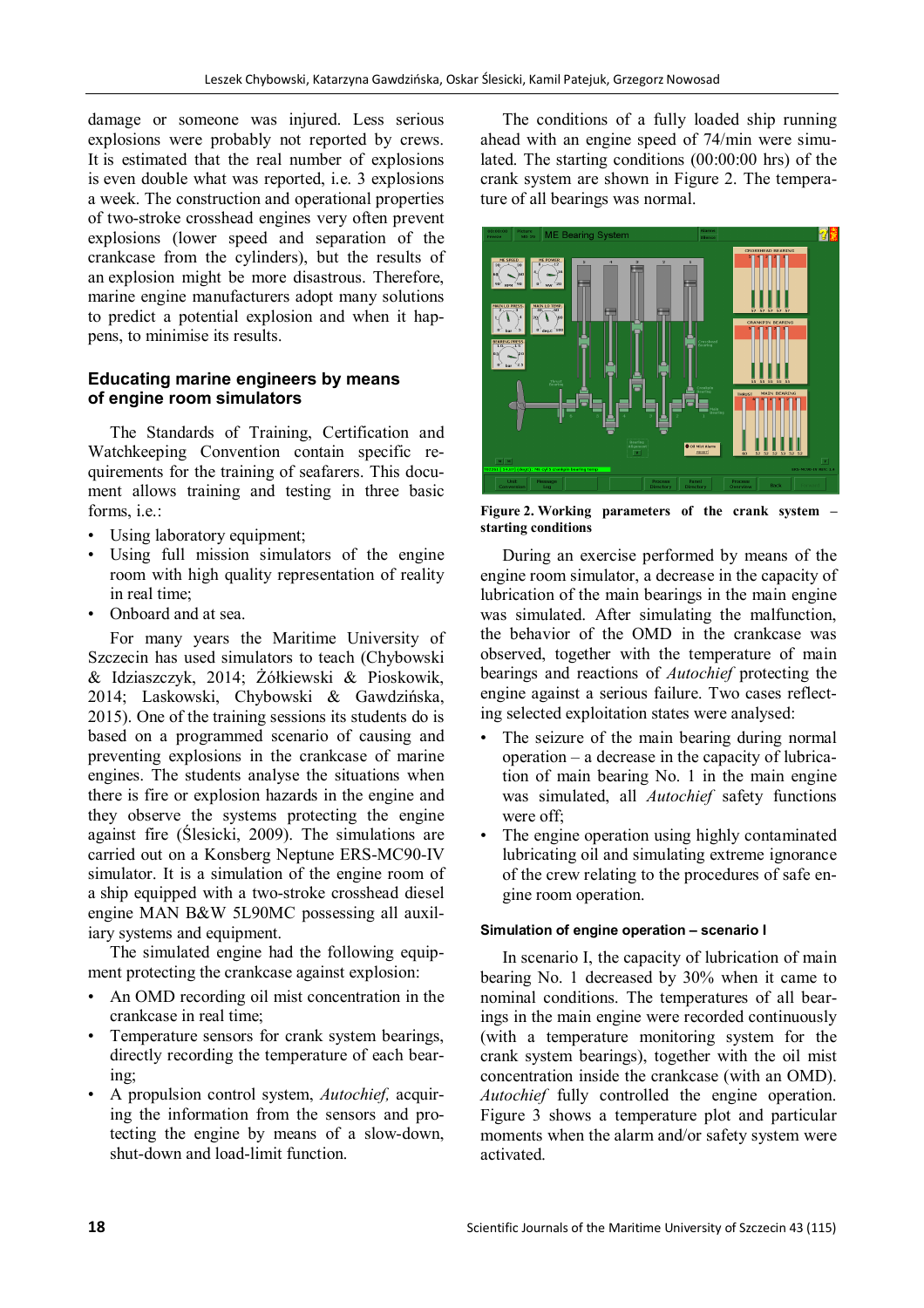Successively, the following events took place:

- 1. 00:03:34 hrs as a result of insufficient lubrication, the temperature of main bearing No. 1 exceeded 72°C, which activated the high temperature alarm of main bearing No. 1;
- 2. 00:10:27 hrs the temperature of main bearing No. 1 reached 80°C, the safety system activated the ME SLOW DOWN prewarning alarm;
- 3. 00:12:27 hrs the temperature of main bearing No. 1 remained at the same level of 80°C, ME SLOW DOWN was activated by *AutoChief*;
- 4. 00:13:36 hrs the speed decreased to 58 rpm, the load decreased and the temperature of the bearing dropped below 72°C, the high temperature alarm of main bearing No. 1 was deactivated.



**Figure 3. The temperature plot for main bearing No. 1 under scenario I (Ślesicki, 2009)**

Figure 4 presents a simulator screen shot during the ME SLOW DOWN prewarning alarm activated by *Autochief,* while Figure 5 shows an ALARM LOG screen shot that took place in the simulation.



**Figure 4. Prewarning Working parameters of the crank system –** *Slow Down Prewarning*

In the simulation, the safety system protected the engine against serious damage. When a decrease in the capacity of lubrication of the main bearings in the main engine was simulated, the bearing temperature increased up to  $80^{\circ}$ C and then rose only insignificantly. *Autochief* initiated the main engine slow down before the bearing reached a temperature sufficient to form oil mist in the crankcase, which might have been registered by an OMD.

| 00:12:30<br>Freeze | Picture<br>ALD01 | $9 \t3 \t19$<br><b>Alarms</b><br>Alarm Log Summary Display<br>Silence |                |           |             |             |                         |  |  |
|--------------------|------------------|-----------------------------------------------------------------------|----------------|-----------|-------------|-------------|-------------------------|--|--|
|                    |                  |                                                                       |                |           |             |             |                         |  |  |
|                    |                  |                                                                       |                |           |             |             |                         |  |  |
|                    | TIME             | <b>TAG</b>                                                            | VALUE          | UNITS     | STATE       | GROUP       | DESCRIPTION             |  |  |
| A                  |                  |                                                                       |                |           |             |             |                         |  |  |
| B                  |                  |                                                                       |                |           |             |             |                         |  |  |
| $\overline{c}$     |                  |                                                                       |                |           |             |             |                         |  |  |
| D                  |                  |                                                                       |                |           |             |             |                         |  |  |
| E                  | 00:10:27         | X01952                                                                | $\mathbf{1}$   | $<0-1>$   | <b>HIGH</b> | ** AG 03 ** | ME slow down prewarning |  |  |
| E                  | 00:12:27         | X06234                                                                | $\overline{2}$ | $< 0 - 2$ | <b>HIGH</b> | ** AG 19 ** | <b>SG Auto control</b>  |  |  |
| G                  | 00:12:27         | X02445                                                                | $\overline{2}$ | $<0-2>$   | <b>HIGH</b> | ** AG 03 ** | Autochief : Slow down   |  |  |
| н                  | 00:03:34         | T02340                                                                | 80.39          | deac      | <b>HIGH</b> | ** AG 09 ** | ME main bearing 1 temp  |  |  |

**Figure 5. The alarm list under scenario I**

#### **Simulation of engine operation – scenario II**

In scenario II, the decreased capacity of lubrication was simulated for: main bearing No. 1 (decrease of 90%), No. 2 (80%) and No. 5 (60%). Additionally, all engine protection systems initiated by *Autochief* were switched off. Figure 6 shows the temperature plots for main bearings No. 1, 2 and 5 and particular moments when the alarm and/or the safety system were activated.



**Figure 6. The temperature plots for main bearings No. 1, 2 and 5 under scenario II (Ślesicki, 2009)**

Successively, the following events took place:

- 1. 00:01:46 hrs the temperature of main bearing No. 1 exceeded  $72^{\circ}$ C, the alarm went off;
- 2. 00:01:49 hrs the temperature of main bearing No. 2 exceeded  $72^{\circ}$ C, the alarm went off:
- 3. 00:02:14 hrs the temperature of main bearing No. 5 exceeded  $72^{\circ}$ C, the alarm went off;
- 4. 00:03:45 hrs the OMD signals high concentration of oil mist in the crankcase, compartment of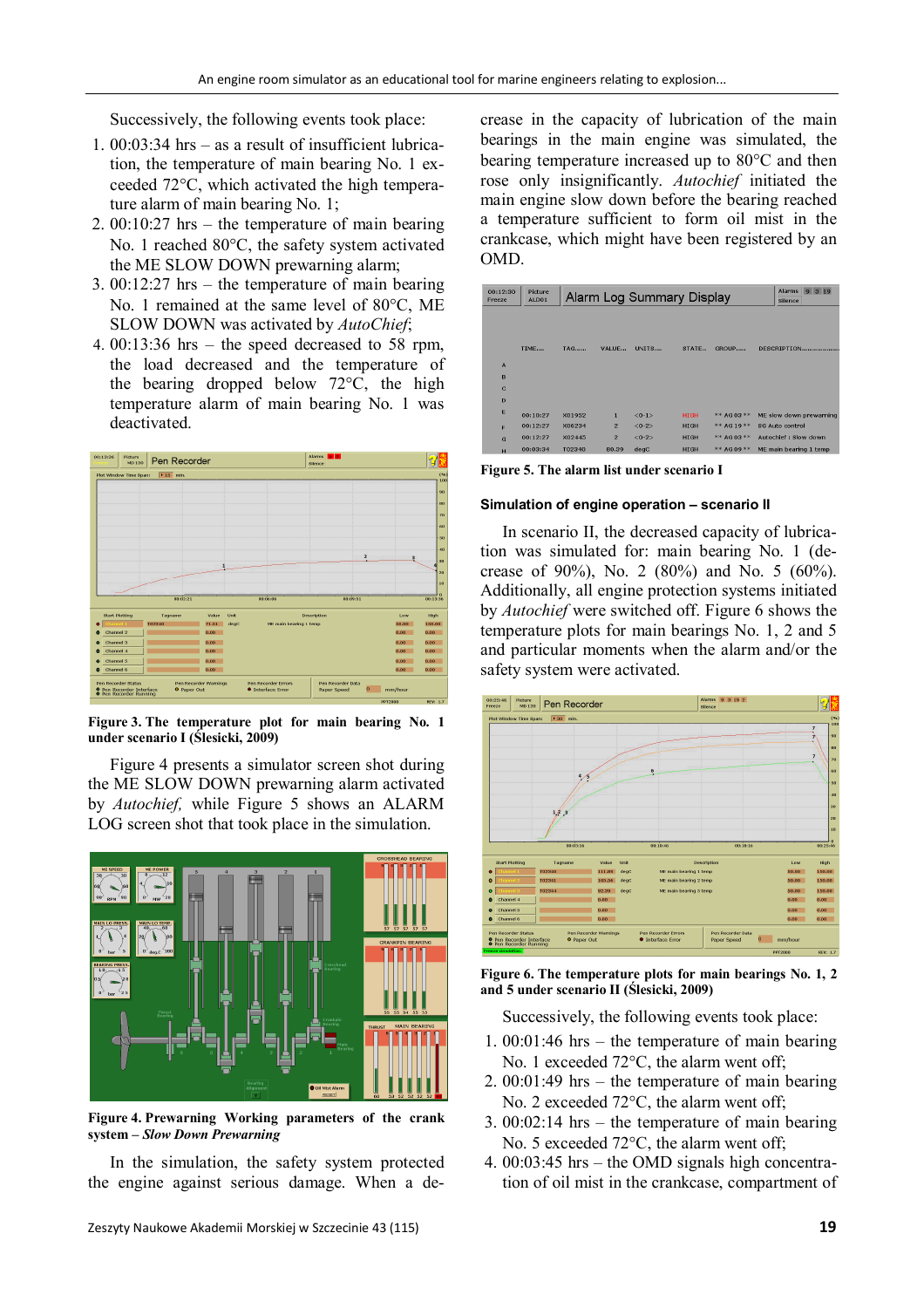main bearing No. 1, and the temperature of bearing No. 1 equals  $104^{\circ}$ C at that moment. Seven seconds later, the general alarm was activated that warned of oil mist in the crankcase;

- 5. 00:04:15 hrs the OMD signals high concentration of oil mist in the crankcase, compartment of main bearing No. 2, and the temperature of bearing No. 2 equals  $102^{\circ}$ C at that moment;
- 6. 00:07:05 hrs the OMD signals high concentration of oil mist in the crankcase, compartment of main bearing No. 5, and the temperature of bearing No. 5 equals  $108^{\circ}$ C at that moment:
- 7. 00:24:24 hrs an explosion in the crankcase, the simulator informs very serious engine damage.

Figure 7 presents a simulator screen shot during the high oil mist concentration alarm, while Figure 8 shows an ALARM LOG screen shot that took place in the simulation.



**Figure 7. Working parameters of the crank system – the alarm of high oil mist concentration in the crankcase activated, compartments of bearings 1, 2 and 5**

| 00:24:28<br>Freeze | <b>Picture</b><br>ALD01 |                      | Alarm Log Summary Display | <b>Alarms</b><br><u>o la hol</u><br><b>Silence</b> |                      |                      |                                              |
|--------------------|-------------------------|----------------------|---------------------------|----------------------------------------------------|----------------------|----------------------|----------------------------------------------|
|                    | TIMF<br>00:24:25        | <b>TAG</b><br>X06234 | VALUE<br>$\overline{2}$   | UNITS<br>$<0-2>$                                   | STATE<br><b>HIGH</b> | GROUP<br>** AG 19 ** | <b>DESCRIPTION</b><br><b>SG Auto control</b> |
| A                  | 00:24:24                | X02413               | $\overline{7}$            | $< 0 - 8$                                          | <b>HIGH</b>          | $*$ AG 03 $**$       | ME serious damage (trip)                     |
| B                  | 00:07:05                | X02262               | п                         | $<0-1>$                                            | <b>HIGH</b>          | ** AG 09 **          | ME cvl 5 oil mist                            |
| $\mathbf c$        | 00:04:15                | X02122               | 1                         | $<0-1>$                                            | <b>HIGH</b>          | $*$ AG 09 $**$       | ME cyl 2 oil mist                            |
| D                  | 00:03:52                | 702414               | $\overline{2}$            | $<0-2>$                                            | <b>HTGH</b>          | $*$ AG 09 $**$       | Crank case oil mist indication               |
| E                  | 00:03:45                | X02062               | ı                         | $< 0 - 1 >$                                        | <b>HIGH</b>          | $*$ AG 09 $**$       | ME cyl 1 oil mist                            |
| F                  | 00:02:14                | T02344               | 117.90                    | degC                                               | <b>HIGH</b>          | $*$ AG 09 $**$       | ME main bearing 5 temp                       |
| G                  | 00:01:49                | T02341               | 135.24                    | degC                                               | <b>HIGH</b>          | $*$ AG 09 $**$       | ME main bearing 2 temp                       |
| H                  | 00:01:42                | T02340               | 143.29                    | degC                                               | <b>HIGH</b>          | $*$ AG 09 $**$       | ME main bearing 1 temp                       |

**Figure 8. The alarm list under scenario II**

In the simulation of scenario II, the lubrication capacity was much lower than in scenario I. Additionally, the decrease of lubrication capacity concerned three out of the five main bearings. It reflects improper maintenance of the crank system components as well as lack of care for the

circulating oil purification. The sensors recorded bearing temperatures continuously and the safety system signalled the bearing malfunction when the preset temperature of  $72^{\circ}$ C was exceeded. No reaction from the safety system that was switched off entailed an increase of bearing temperature, and successively, oil mist concentration. The OMD signalled high oil mist concentration two minutes after the alarm of high temperature of bearing No. 1 set off. In the case of bearing No. 5, for which the simulated decrease of lubrication capacity was smaller, the OMD registered high oil mist concentration much later. The temperature of every bearing exceeded  $100^{\circ}$ C when oil mist was detected around them by the OMD. The explosion of oil mist in the crankcase occurred 20 minutes after the alarm of high concentration of oil mist was activated by the OMD.

## **Conclusions**

There is no doubt that simulators are the safest and the least expensive form of training and testing. Moreover, they have appropriate software to simulate the operation of different types of engines and analyse hazardous situations leading to loss of life or undermining the health of the crew during normal operation of the ship. Such an approach helps to realise the consequences of seemingly unconnected events during engine room operation. Neither a laboratory nor any ship can provide such possibilities.

The scenarios described above might well be used to train marine officer engineers and make them aware of a cause and effect chain of events leading to a safety hazard, causing explosions in the crankcase and teaching the function of main engine auxiliary systems.

As a result of simulations, students get to know that temperature sensors make it possible to locate quickly and exactly where the operational conditions for the crankcase bearing are abnormal and let them protect the engine against an explosion (Wärtsilä, 2009; Kongsberg, 2015). The OMD, on the other hand, identifies problems only in the crankcase internal space but it works well when bearing damages are really serious and big amounts of oil mist are formed in a relatively short time (Kidde, 2005; Wärtsilä, 2006). Besides, the OMD protects the engine against an explosion in a situation when oil mist is not generated by bearings (it applies for over 50% of all explosions in crankcases what is connected with improper operations of the stuffing box or fire in the crankcase or around the engine (Smith, 2001)).